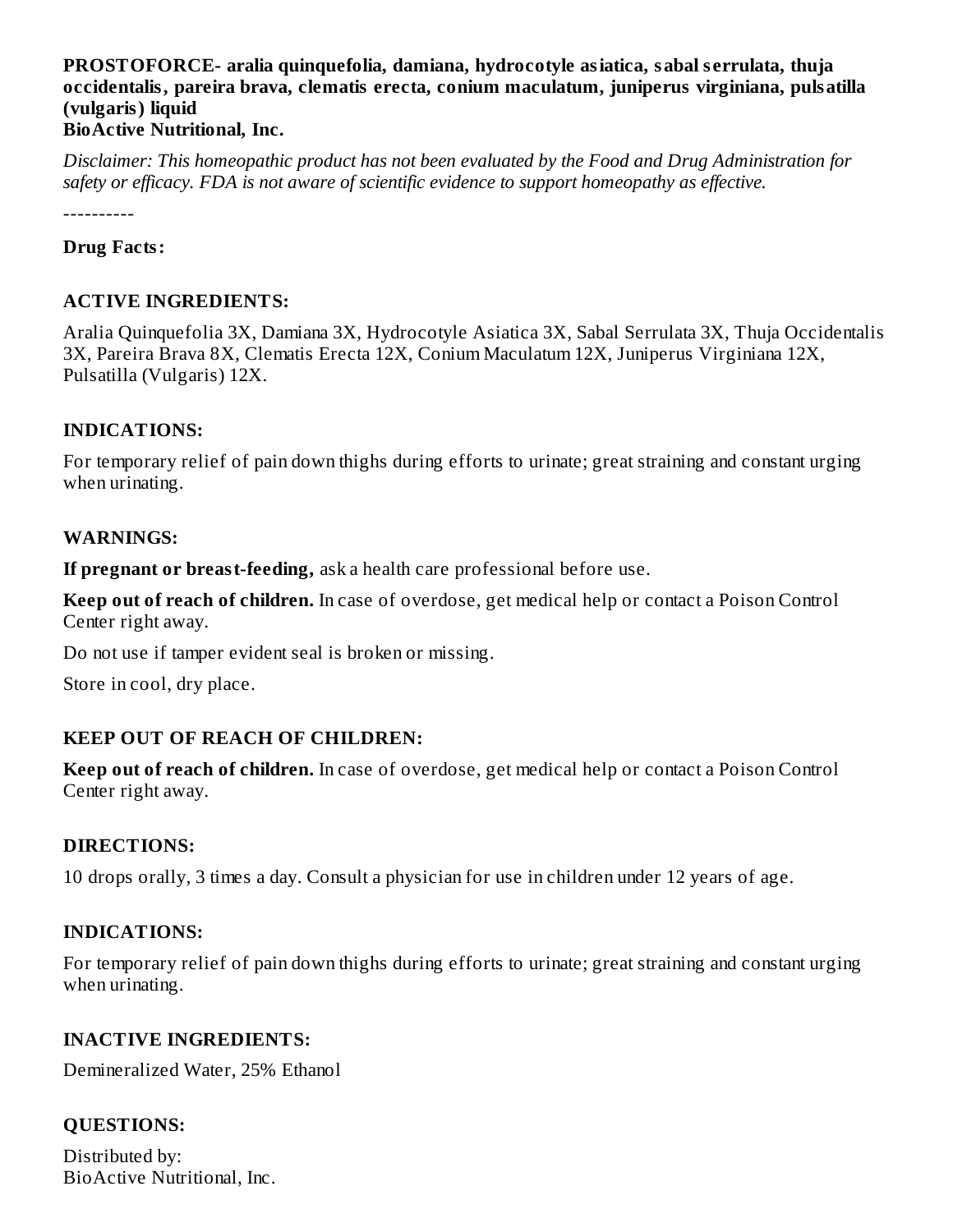1803 N. Wickham Rd. Melbourne, FL 32935 bioactivenutritional.com

**PACKAGE LABEL DISPLAY:**

**BIO**Active **Nutritional**

**PROSTOFORCE**

**HOMEOPATHIC**

**1 FL OZ (30 ml)**

# **H**BIOActiveNutritional

**WARNINGS:** If pregnant or breast-feeding, ask a health care professional before use. Keep out of reach of children. In case of overdose, get medical help or contact a Poison Control Center right away. Do not use if tamper evident seal is broken or missing. Store in a cool, dry place.

### LOT:

Distributed by: BioActive Nutritional, Inc. 1803 N. Wickham Rd. Melbourne, FL 32935 bioactivenutritional.com

# **PROSTOFORCE**

### **HOMEOPATHIC**

**ACTIVE INGREDIENTS:** Aralia Quinquefolia 3X, Damiana 3X, Hydrocotyle Asiatica 3X, Sabal Serrulata 3X, Thuja Occidentalis 3X, Pareira Brava 8X, Clematis Erecta 12X, Conium Maculatum 12X, Juniperus Virginiana 12X, Pulsatilla 12X.

> **INACTIVE INGREDIENTS:** Demineralized Water. 25% Ethanol

# 1 FL OZ (30 ml)

#### **INDICATIONS:**

For temporary relief of pain down thighs during efforts to urinate; great straining and constant urging when urinating.

**DIRECTIONS:** 

10 drops orally, 3 times a day. Consult a physician for use in children under 12 years of age.

# **PROSTOFORCE**

aralia quinquefolia, damiana, hydrocotyle asiatica, sabal serrulata, thuja occidentalis, pareira brava, clematis erecta, conium maculatum, juniperus virginiana, pulsatilla (vulgaris) liquid

| <b>Product Information</b>     |                |                    |                |  |
|--------------------------------|----------------|--------------------|----------------|--|
| <b>Product Type</b>            | HUMAN OTC DRUG | Item Code (Source) | NDC:43857-0560 |  |
| <b>Route of Administration</b> | ORAL           |                    |                |  |

### **Active Ingredient/Active Moiety**

| <b>Ingredient Name</b>                                                         | <b>Basis of Strength</b>     | Strength                        |
|--------------------------------------------------------------------------------|------------------------------|---------------------------------|
| AMERICAN GINSENG (UNII: 8W75VCV53Q) (AMERICAN GINSENG -<br>UNII:8 W75 VC V530) | <b>AMERICAN GINSENG</b>      | $3 [hp_X]$<br>in $1 mL$         |
| TURNERA DIFFUSA LEAFY TWIG (UNII: RQ2CFA7WWJ) (TURNERA DIFFUSA LEAFY           | <b>TURNERA DIFFUSA LEAFY</b> | $3 [hp_X]$                      |
| TWIG - UNII:RQ2CFA7WWJ)                                                        | <b>TWIG</b>                  | in $1 mL$                       |
| CENTELLA ASIATICA WHOLE (UNII: 7M867G6T1U) (CENTELLA ASIATICA WHOLE -          | CENTELLA ASIATICA            | $3$ [hp_X]                      |
| UNII:7M867G6T1U)                                                               | <b>WHOLE</b>                 | in $1 mL$                       |
| <b>SAW PALMETTO</b> (UNII: J7WWH9M8QS) (SAW PALMETTO - UNII: J7WWH9M8QS)       | <b>SAW PALMETTO</b>          | $3 [hp_X]$<br>in $1 \text{ mL}$ |
| THUJA OCCIDENTALIS LEAFY TWIG (UNII: 1NT28V9397) (THUJA OCCIDENTALIS           | THUJA OCCIDENTALIS           | $3$ [hp_X]                      |
| LEAFY TWIG - UNII:1NT28 V9397)                                                 | <b>LEAFY TWIG</b>            | in $1 mL$                       |